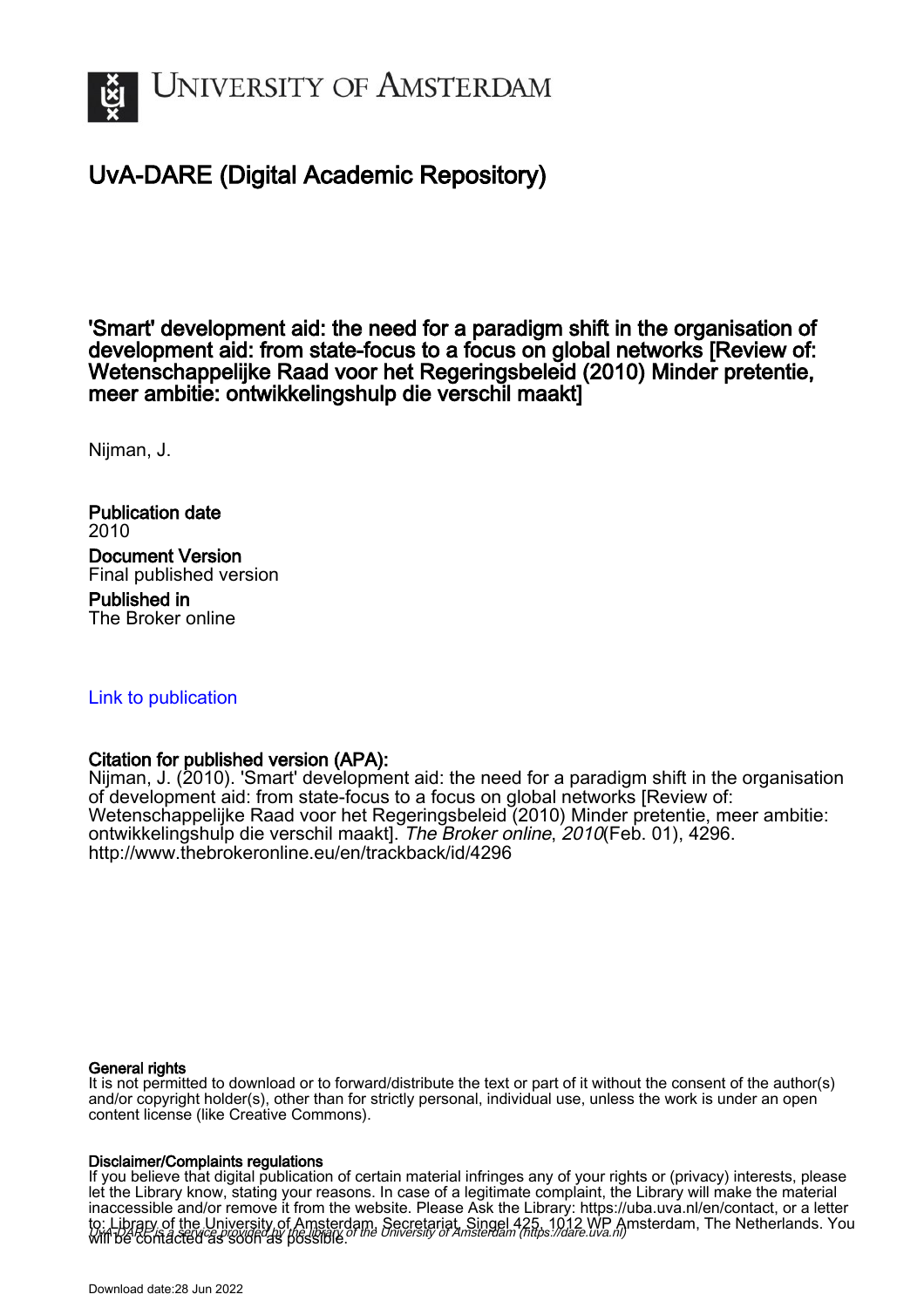<span id="page-1-0"></span>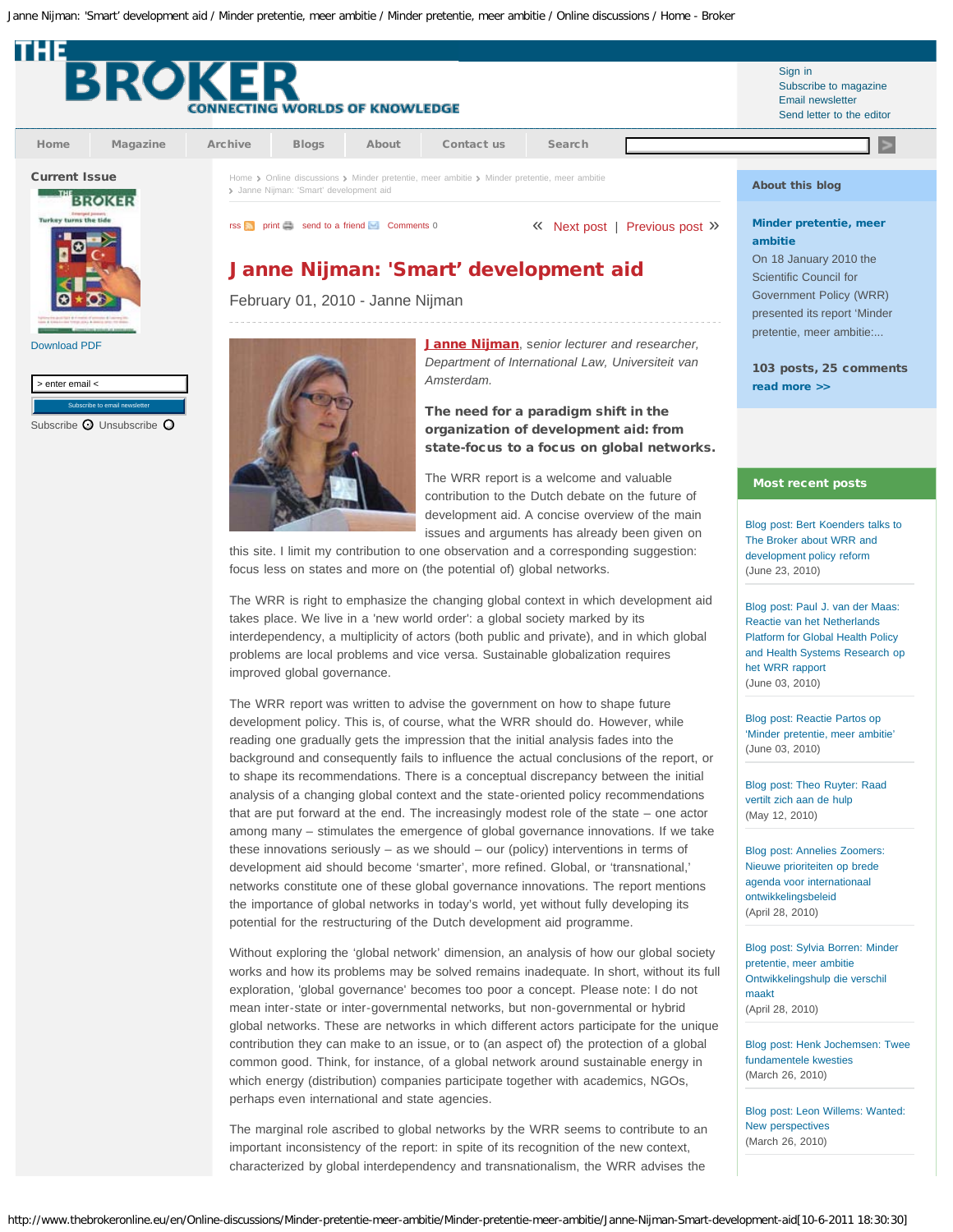government to continue a country-specific approach (be it reduced to ten countries) at a time in which global networks are rapidly becoming one of the dominant forms of social and economical organization. Hence, global networks and states sometimes have to collaborate.

Why not break with the old, statist approach and examine the possibility of supporting global networks – in which different types of actors from both developing and developed countries participate – in their attempts to work together, to exchange expertise and best practices, and to contribute to global problem-solving. Networks of farmers' organizations from developing and developed countries, or cities cooperating in global networks on human rights issues or infrastructural projects (see *The Broker's* special report on global city networks); networks of judges (International Association of Judges) and prosecutors (International Association of Prosecutors) already exist.

Let's think out loud. These days, we are confronted with a humanitarian crisis of unprecedented magnitude. The earthquake in Haiti has been followed by an emergency services disaster; there is an urgent need for everything, including expertise on, and experience in, coordinating aid and rescue operations. One can imagine the emergence of a global network around this field of expertise and experience specifically: city disaster-management. It would be a global network in which a diversity of actors – local governments, NGOs, independent experts – participate, share best practices and, if disaster strikes, come to support local governments with post-disaster management by means of actually working together with local government officials, who are also victims. But one can also think of a global network in which construction companies (and their employees), as well as building material companies from both North and South, unite with an NGO like Habitat for Humanity to build solid houses quickly in areas that have to be rebuilt after a disaster, or to prevent new ones from happening. In a way, it would resemble another emerging network: the The Hague/VNG initiative on city diplomacy, which aims to create a local government network on conflict prevention and conflict management. Local governors are then able to contact colleagues around the globe and discuss their problems and seek advice from colleagues in similar circumstances. As the mayor of Kabul explained in the summer of 2008: money was not the problem, he was in need of expertise and experienced colleagues. He called on his colleague-mayors to help him in that way with, for example, efforts to (re)build infrastructure.

Another example, to which the WRR report also refers, are the networks of expertise. Let's stimulate the formation of global networks of both Northern and Southern universities which cooperate in the area of education and research (see also the proposals by Luc Soete and others). Universities of developed countries are united in all kinds of 'excellent' research alliances, but there is ample room for sharing expertise and experience with universities of developing countries. The emergence of these kinds of global networks is worth supporting.

The network approach also recognizes the important role of civil society, both here in the developed world and in the developing world. Civil society organizations may take up a role as 'network makers' around issues such as food safety, water shortage and clean energy. Often businesses are getting involved, they may see bottom-of thepyramid opportunities where governmental and non-governmental organizations see merely shortages. This is not to argue in favour of a supply-driven spending of development aid; on the contrary, but merely to point at how these networks emerge and how development aid may be employed successfully. One can think of all kinds of subjects, problems and/or solutions around which one can form networks that can actually contribute to an aspect of development.

The Dutch government could take the lead in developing 'smart' development aid, which would be a refinement of the conventional state-based development aid programmes. It would aim to stimulate and contribute to the formation and development of those global networks that can make a difference. It would not be organized around aid and aid distribution, but around the big problems of our times (water, energy, food security), based on the reality of global interdependency. It would recognize the limited role of the state, the fact that aid cannot be more than a catalyst, as well as the importance of the multiplicity of factors and actors that play a role in a

[Comment: ...en begin bij jezelf](http://www.thebrokeronline.eu/en/Online-discussions/Minder-pretentie-meer-ambitie/Minder-pretentie-meer-ambitie/Frits-van-der-Wal-Focus-op-landenstrategieen-slim-samenwerken-en-knelpuntenaanpak#4825) (March 24, 2010)

[Comment: Freedom to co-operate?](http://www.thebrokeronline.eu/en/Online-discussions/Minder-pretentie-meer-ambitie/Minder-pretentie-meer-ambitie/Laurent-Umans-aid-and-cooperation#4820) (March 19, 2010)

#### Related links

[Blog: Reframing the aid debate](http://diisaidblog.wordpress.com/)

[WRR-dossier op NCDO](http://www.ncdo.nl/Internationale_samenwerking/Dossier_WRR_rapport)

[WRR information in English](http://www.wrr.nl/english/content.jsp?objectid=5190)

[Preliminary comment from Minister](http://www.minbuza.nl/nl/Actueel/Nieuwsberichten/2010/01/Koenders_zet_modernisering_ontwikkelingssamenwerking_voort) [Koenders](http://www.minbuza.nl/nl/Actueel/Nieuwsberichten/2010/01/Koenders_zet_modernisering_ontwikkelingssamenwerking_voort)

[Read the conclusion of the WRR](http://www.wrr.nl/dsc?c=getobject&s=obj&objectid=5215&!dsname=default&isapidir=/gvisapi/) [report \(Dutch\)](http://www.wrr.nl/dsc?c=getobject&s=obj&objectid=5215&!dsname=default&isapidir=/gvisapi/)

[WRR report](http://www.wrr.nl/dsc?c=getobject&s=obj&objectid=5212&!dsname=default&isapidir=/gvisapi/)

[More links...](http://www.thebrokeronline.eu/en/Online-discussions/Minder-pretentie-meer-ambitie/Links)